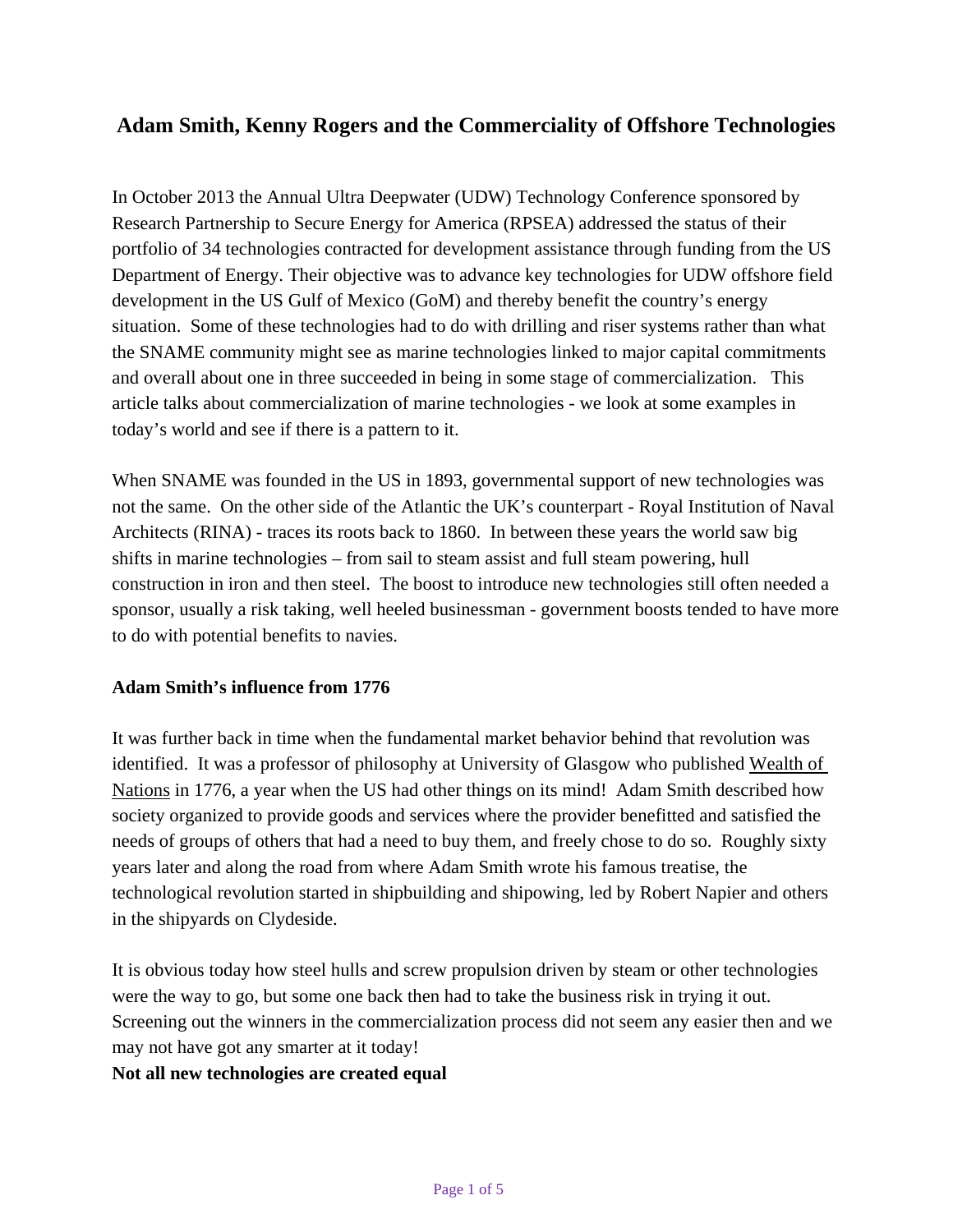In 2010 RPSEA considered proposals for developing a design for an Extended Well Test (EWT) vessel for UDW use in US GoM. Oil company reservoir guys lobbied for such a vessel, maintaining it could be great for 3-4 months producing testing from reservoirs where reservoir characteristics were not well known, and would be valuable for mitigating high risks on mega investments by reducing uncertainties of prospective field developments in UDW. It was a common operators' dream!

Unfortunately, lining up enough continuous work for such a specialized vessel turned out to be very difficult: aligning with exploration plans and partner decision processes, factors that FPSO contractors had often wrestled with, usually combined with deal killer scope creep! Despite the enthusiasm of technical communities in operators and in the engineering firms anxious to tackle the project, RPSEA decided not to go forward on that proposal. It had been a classic conflict between technology types which collided with hard realities from the business unit types with operators and FPSO contractors who might have to go on the line to invest in such a venture.

Some technologies move more rapidly to commercialization than others. The round FPSO hull design from Sevan was one of the fast ones, conceived in the same year (2001) and same place (Stavanger, Norway) as Remora's HiLoad DP that was being assessed for offloading in UDW GoM by RPSEA. The first round hull FPSO was employed at the *Piranema* development, entering service offshore Brazil in 2007 after a 6-year gestation period. In contrast the HiLoad DP had a gestation period of 12 years before it would also enter service in a special configuration in Brazilian waters later in 2013. Table 1 compares the "Tale of Two Technologies". The pattern of success of one over the other only became obvious as the years passed.

Coincidentally both Sevan and Remora ended up being absorbed into Teekay Offshore Operators (NYSE:TOO) with its shuttle tanker and FPSO interests, in 2011 and 2013 respectively.

Compressed natural gas (CNG) tankers had a seductive story on its simple advantages - for a decade or more the debate had raged on why this would be a needed leap forward in transporting natural gas by sea at near ambient temperatures without the need for expensive cryogenics. Despite many millions of dollars invested by multiple developers and shipping companies worldwide, somehow it never made it to prime time. The technical session at OTC in 2005 that I organized had a standing room only audience, the Coast Guard and shipping companies all debating it. It boiled down in my mind to a simple ratio of the weight of cargo in the CNG tanker divided by total displacement of the loaded tanker. The ratio was way lower than for LNG carriers and crude oil tankers: CNG tankers would be spending too much on moving their own steel weight around. It was unusual to track down a single criterion like this – usually the commercialization question is a number of issues. The promoters could not overcome Adam Smith's "dismal science" of economics and what modern day straw man economic projections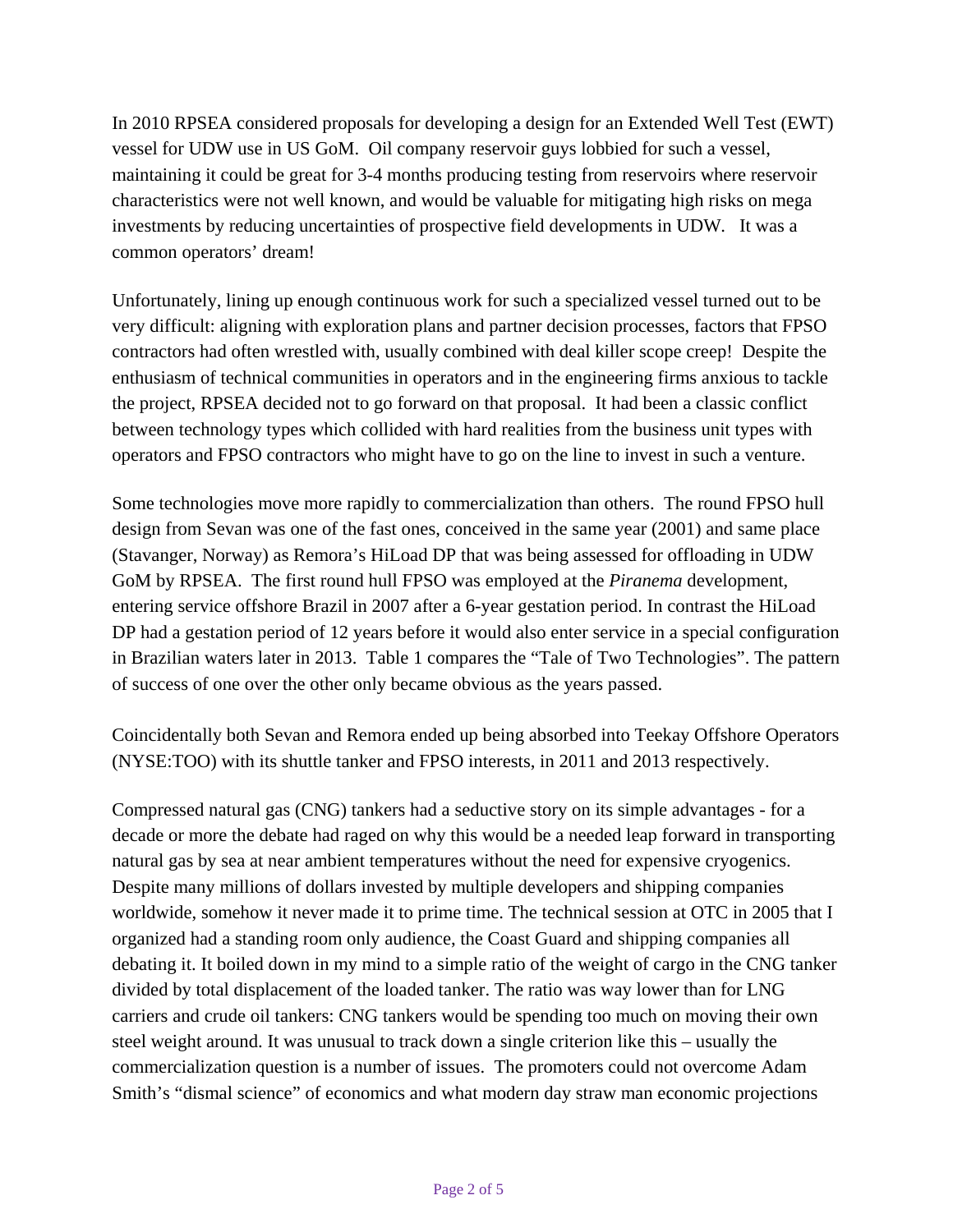said!

This long experience added to argument that there is a correlation between shorter development times and commercial success – if it is a decade or more, not much chance of making money.

### **Case history on a new offloading technology considered for UDW GoM**

RPSEA contracted a yearlong effort to see if a new offloading technology - HiLoad DP - could be worthwhile for operations in UDW GoM. It is an ingenious new idea for enabling offloading to conventional tankers without the need for the offloading tankers being specially equipped for dynamic positioning and bow loading. It became an intriguing saga with the business sense truly revealed right at the end of the project.

A project team of five contractors, with inputs from ten operators, showed that the HiLoad DP technology could indeed be made to work in UDW in the US GoM.

Then came the economics and commerciality discussion and a different side to it. On the supply side: Tanker availability is made difficult and costly with the existence of the Jones Act that requires US flag, US built, owned and crewed vessels for trade from one US port to another. At the end of 2012 there were 25 "GoM suitable" tankers in the Jones Act fleet that potentially might serve as shuttle tankers, in contrast to 1,054 in the world's fleet of foreign flag tankers that would be "GoM suitable".

On the demand side: Shuttle tanker service for the life of a field may run to several years, conceivably up to the life span of the tankers for certain of the long life reservoirs in UDW GoM.

So there was no easy way to look at the market and say - like in home buying - that the comparables are this or that. An unusual and thin market if ever there was!

Was the addition of the HiLoad DP vessel with its extra CAPEX justified in efficiencies and safety in the economics of the overall offloading spread? Three competitive configurations were considered as shown in Table 2 which projected tariffs in \$/bbl for typical delivery of crude oil by shuttle tankers in the GoM from typical UDW locations to typical refinery destinations, for both Jones Act and foreign flag tankers. Calculations showed how the HiLoad DP was the high cost option for both Jones Act and foreign flag tankers if they were ever to be contemplated for US GoM.

In November 2012 the RPSEA project team met with GoM operators and concluded that the outlook for more FPSOs in GoM was limited, probably one more at Shell's *Stones* development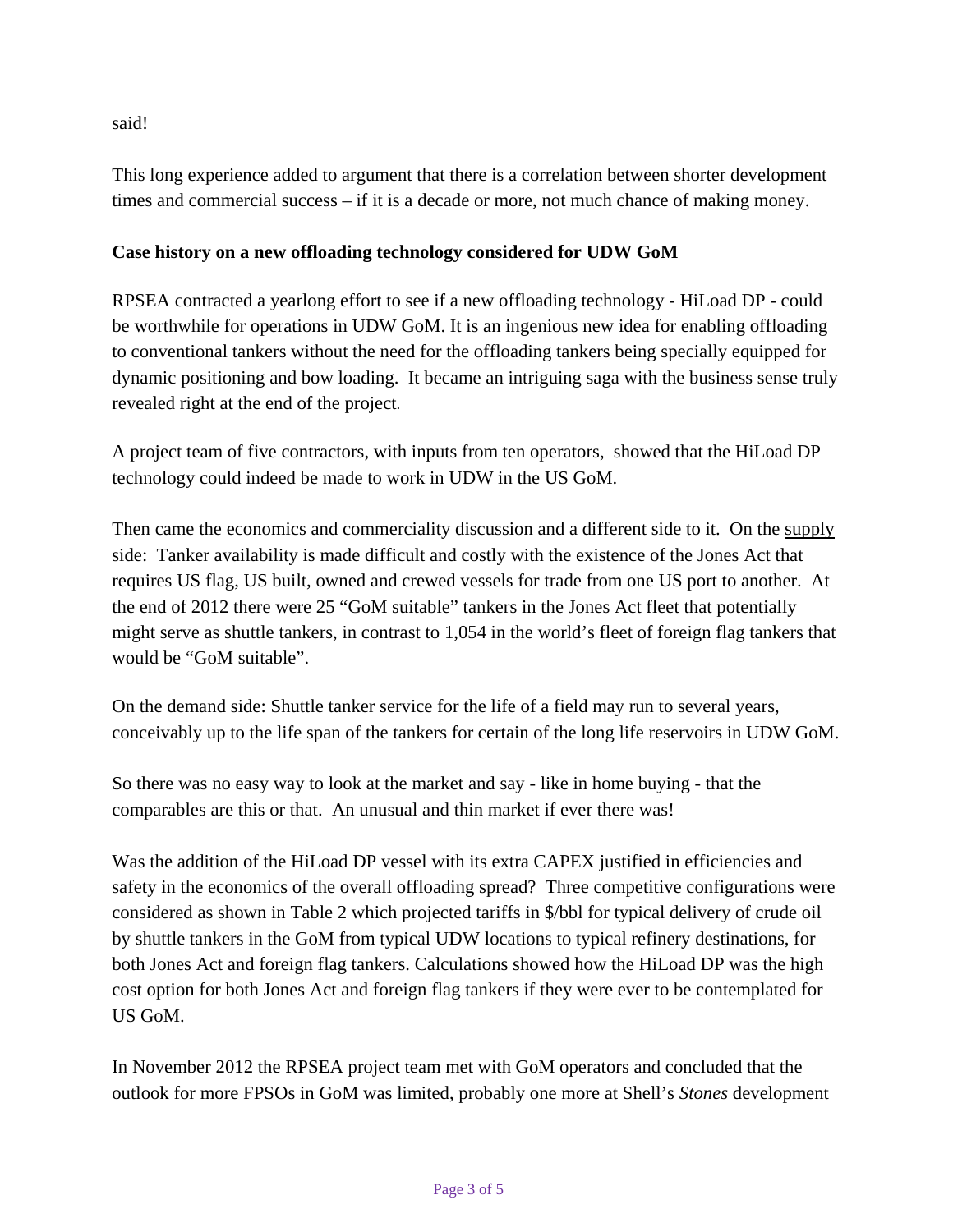(confirmed in 2013) but could not see any after that, assuming a 10-year outlook. So the basic need for offloading was not good. Attention shifted to the potential for standby applications for pipeline disruption scenarios as seen after the hurricanes of 2005 and for oil spill loading after a *Macondo-*like event. At the end of the project we could not find any industry initiative addressing the pipeline disruption requirement and could not find interest from the two drilling oil spill contractors. We had to face the conclusion that the basic need was just not there, in addidtion to unfavorable economics.

After the last Working Project Group meeting, a chance Googling revealed two previously undisclosed press releases, one for use at OTC in May 2013 and one from February 2013, referring to plans made the previous November for using the HiLoad DP prototype with Petrobras in Brazil under an expected contract, where: (a) the HiLoad DP prototype had been sold by Remora to Teekay at about \$34million, (b) subject to satisfactory performance, it would work on a 10-year time charter at around \$54k/day, (c) that Teekay had agreed to pay for modification to suit operation in Brazil, bringing the total CAPEX to \$55million, and (d) Teekay would provide a tanker as a mother ship, along with the HiLoad DP in the 10-year commitment.

From spending perhaps a \$150+million on a prototype down to \$34million was some steep discount required to put this HiLoad DP to work! If the only way this device could go to work was at such a discount and for a special situation, why would anyone invest in it for more normal routine offloading requirements?

We had been wasting our time on establishing the feasibility of building a HiLoad DP in a GoM yard, with any hope for commerciality at a \$132 million project budget. Now the project's straw man economics plus the observations on the basic need for this technology in UDW GoM all started to fit together!

While HiLoad DP can be made to work in US GoM conditions, it made little business sense to do so. Taking the time to investigate and shining the business sense spotlight made the conclusions clear once the work was done.

It made one stop and wonder whether this intriguing idea could ever find wide use - or if it may go the way of CNG tankers and be destined to fade into history.

# **Kenny Rogers and making a decision on commerciality of a new technology**

The "does it make business sense" discussion can often get messy and complicated. There can be the practical difficulty of telling the parents of what in their eyes is a marvelous creation that they have wasted their time. Rather than that "Parent" metaphor, the "The Gambler" metaphor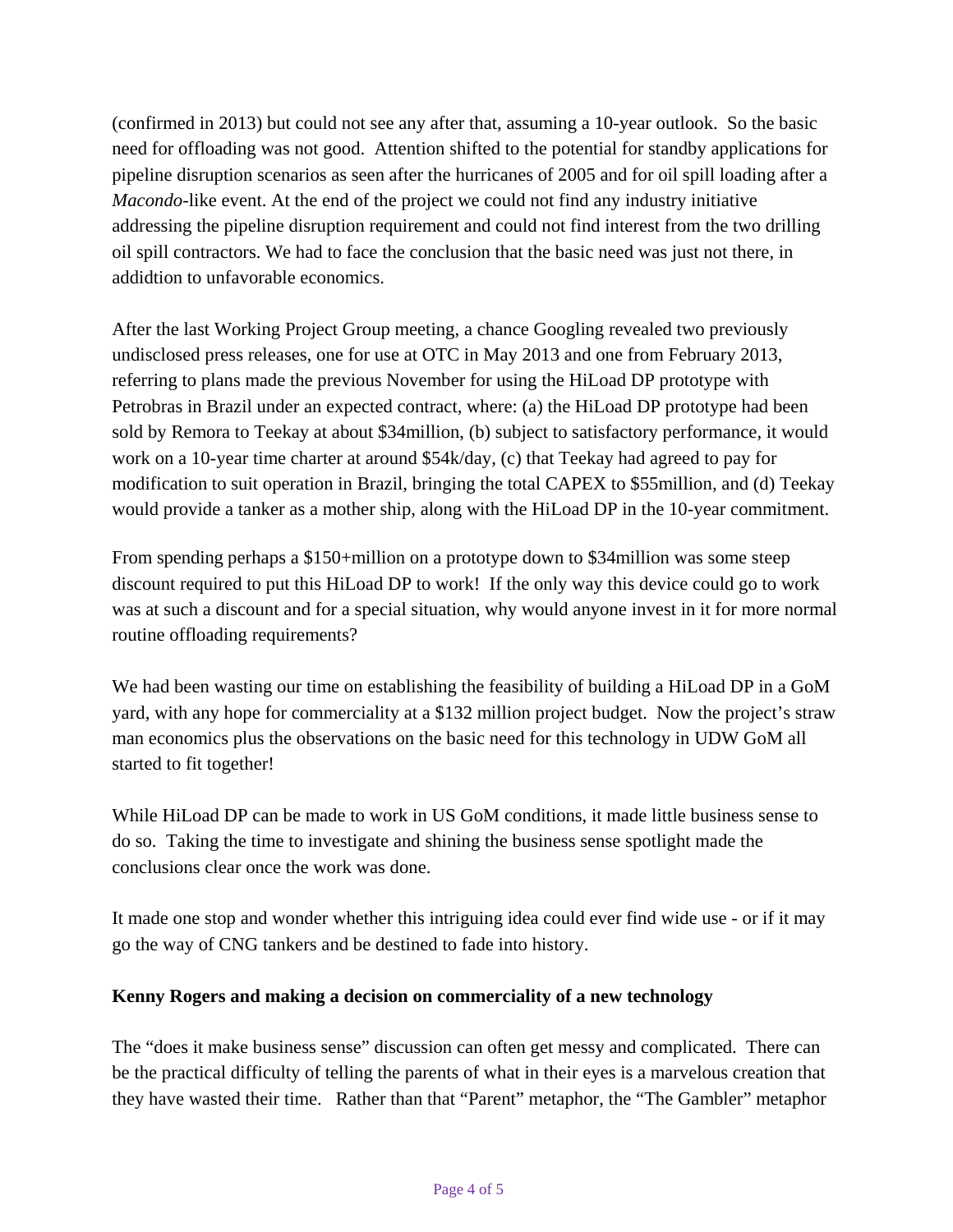is more realistic for the business world in making a decision to invest and go ahead with a new technology - a prudent judgment matter. This is where Kenny Rogers can be worth listening to you may have heard these words in the chorus of the Gambler:

> *"You got to know when to hold 'em, Know when to fold 'em, Know when to walk away, Know when to run . . . ."*

### **Divine influence for the winner?**

Of the four offshore technologies examined here, only one – the round hull – became commercial. On 24 January 2014, Irving Finkel, curator in charge of cuneiform clay tablets at the British Museum in London, told how a 4000 year old clay tablet contained the story of the Ark and the flood, describing it in his book "The Ark Before Noah", and how Noah's Ark was a round hull. So whether you might say today's round hull pioneers were blessed with divine guidance - or if you say that there really is nothing new in this world - this millenium's pioneers deserve recognition for taking action for commercial success!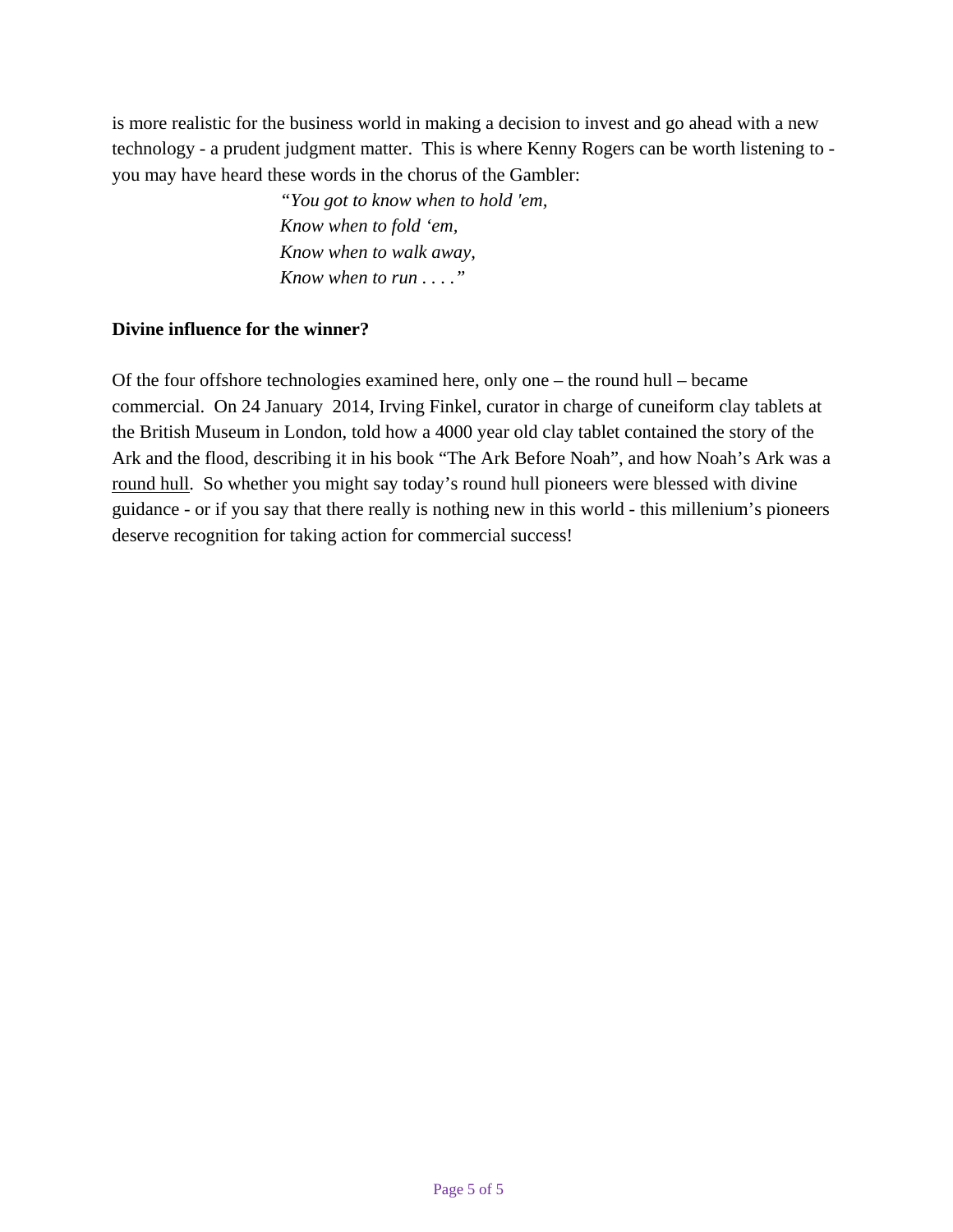| Marine Technology:                       | HiLoad DP Offloading   | Round hull for FPSOs & MODUs |  |
|------------------------------------------|------------------------|------------------------------|--|
| Originator of Technology:                | Remora                 | Sevan                        |  |
| Conceived:<br>Where:                     | Stavanger              | Stavanger                    |  |
| When:                                    | 2001                   | 2001                         |  |
| First unit in production use:            | 2014 in Brazil         | 2007 in Brazil               |  |
| CAPEX in 1st contract                    | $\sim$ 70% discount    | No discount                  |  |
| Time to first use:                       | 12 years               | 6 years                      |  |
| Acquired by Teekay:                      | 2013                   | 2011                         |  |
| Hulls in service in 2013:                | 1 in acceptance trials | $5$ (3 FPSOs, 2 MODUs)       |  |
| TRL in 2013:                             | 5                      |                              |  |
| Subject of RPSEA contract: 10121-4407-01 |                        | 10121-4404-03                |  |

# **Table 1: A Tale of Two Technologies**

| Offloading<br>Configuration:                                       | Option $1$ :<br>Conventional<br>Tanker with Tugs,<br><b>Floating Hose</b> | Option 2: Enhanced<br>Maneuverability<br>Tanker (CPP, bow<br>thrusters), $BLS +$<br><b>Catenary Hose</b> | Option 3: DP2<br>Shuttle Tanker, no<br>Tugs, $BLS +$<br><b>Catenary Hose</b> | Option $4$ :<br>Conventional<br>Tanker with HiLoad<br>DP, Catenary Hose | Contract<br>Term,<br>years |
|--------------------------------------------------------------------|---------------------------------------------------------------------------|----------------------------------------------------------------------------------------------------------|------------------------------------------------------------------------------|-------------------------------------------------------------------------|----------------------------|
|                                                                    | 1.94                                                                      | 1.82                                                                                                     | 2.12                                                                         | 2.42                                                                    | 16                         |
| Indication of<br>Jones Act<br>transportation<br>cost, \$/bbl       |                                                                           |                                                                                                          |                                                                              |                                                                         |                            |
|                                                                    | 1.97                                                                      | 1.85                                                                                                     | 2.16                                                                         | 2.44                                                                    | 12 to 15                   |
|                                                                    | 2.08                                                                      | 1.96                                                                                                     | 2.30                                                                         | 2.55                                                                    | 10 to 11                   |
|                                                                    | 2.52                                                                      | 2.41                                                                                                     | 2.88                                                                         | 2.95                                                                    | $2$ to $9$                 |
| Use of foreign<br>flag tankers -<br>transportation<br>cost, \$/bbl | 0.88                                                                      | 0.64                                                                                                     | 0.73                                                                         | 1.62                                                                    | 16                         |
|                                                                    | 0.89                                                                      | 0.65                                                                                                     | 0.74                                                                         | 1.63                                                                    | 12 to 15                   |
|                                                                    | 0.92                                                                      | 0.68                                                                                                     | 0.79                                                                         | 1.68                                                                    | 10 to 11                   |
|                                                                    | 1.05                                                                      | 0.78                                                                                                     | 0.96                                                                         | 1.85                                                                    | $2$ to 9                   |
|                                                                    |                                                                           | Low cost option:                                                                                         |                                                                              | High cost option:                                                       |                            |
|                                                                    |                                                                           | used at Cascade/                                                                                         |                                                                              | HiLoad estimated                                                        |                            |
|                                                                    |                                                                           | Chinook and later                                                                                        |                                                                              | \$66K/day, 4 man                                                        |                            |
|                                                                    |                                                                           | at Stones                                                                                                |                                                                              | crew, 10 yr TC                                                          |                            |

# **Table 2: "Straw Man" \$/bbl Economics for Offloading in UDW GoM, for Jones Act and for Foreign Flag Tankers**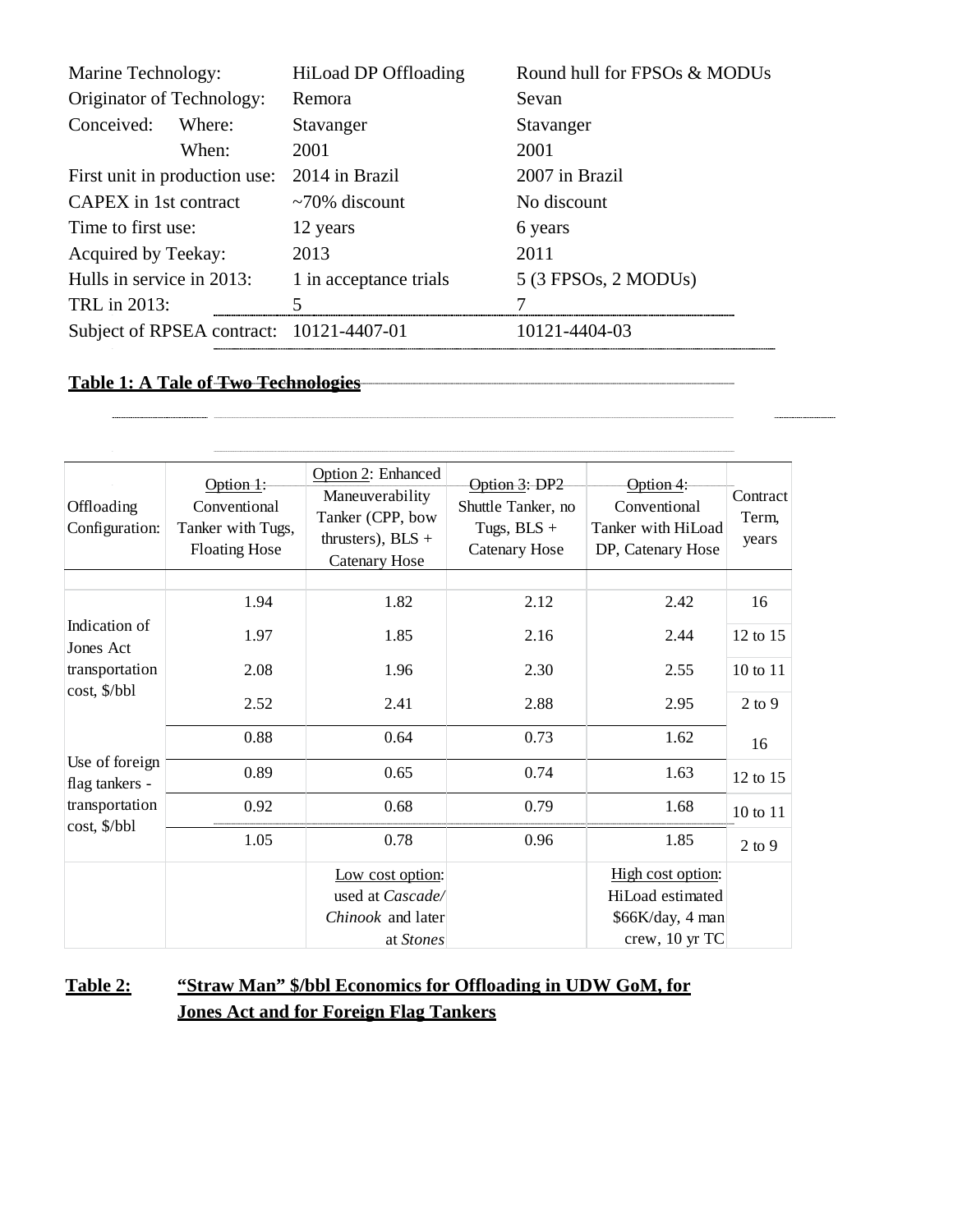# **Illustration 1: Sources of the Guiding Principles for Commerciality of Offshore Technology**

(style as side by side thumbnail images of each, with description below)



Adam Smith, professor of philosophy at University of Glasgow and author of "Wealth of Nations" in 1776



Kenny Rogers, famous for his song "The Gambler", written by Don Schlitz and recorded by the American country music artist in 1978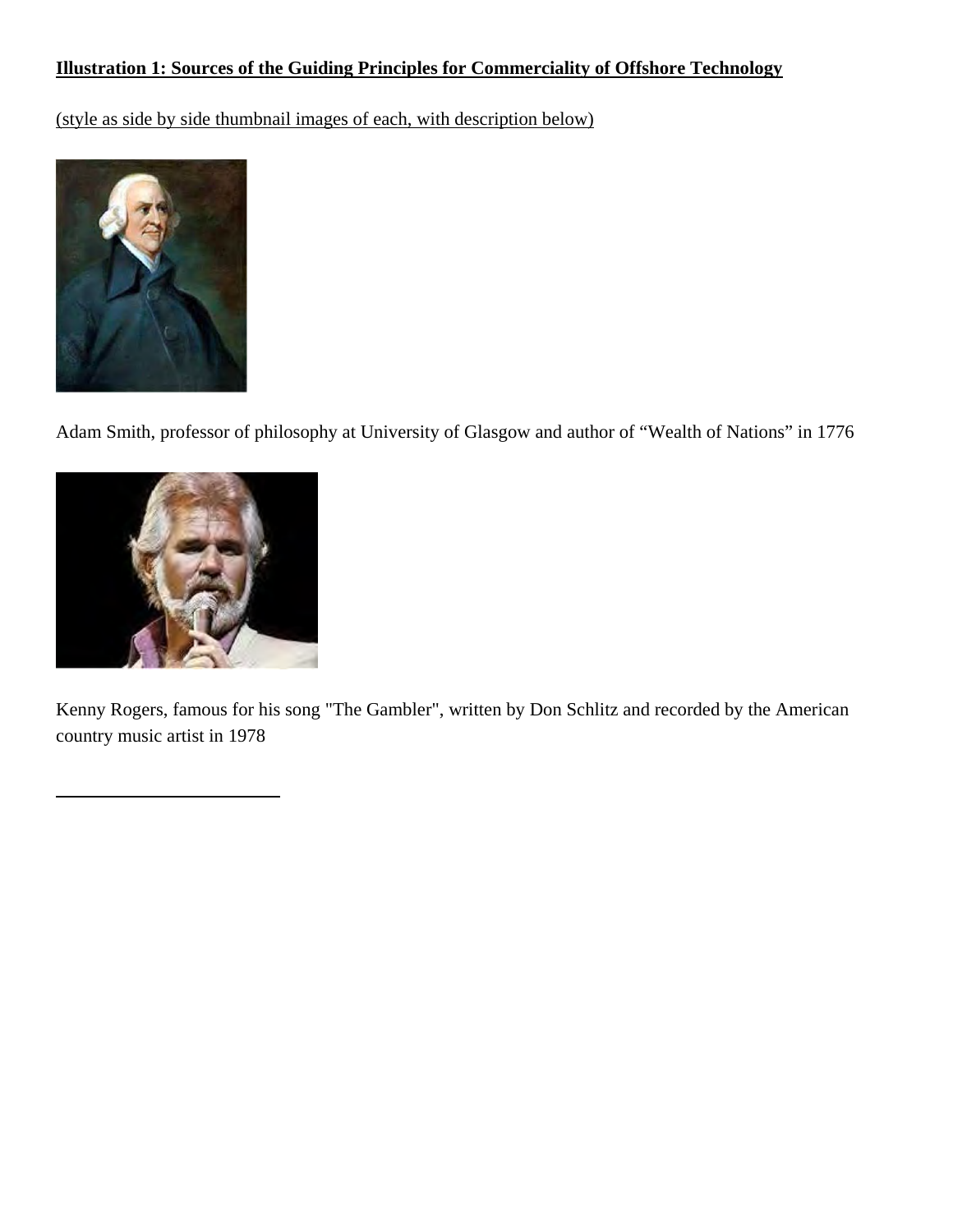**Illustration 2: HiLoad DP Offloading of Remora Design – Prototype Mobilizing for Test Operations in 2013**



**Illustration 3: First Operational Round hull for FPSOs & MODUs of Sevan Design, at Piranema Field Offshore Brazil in 2007**